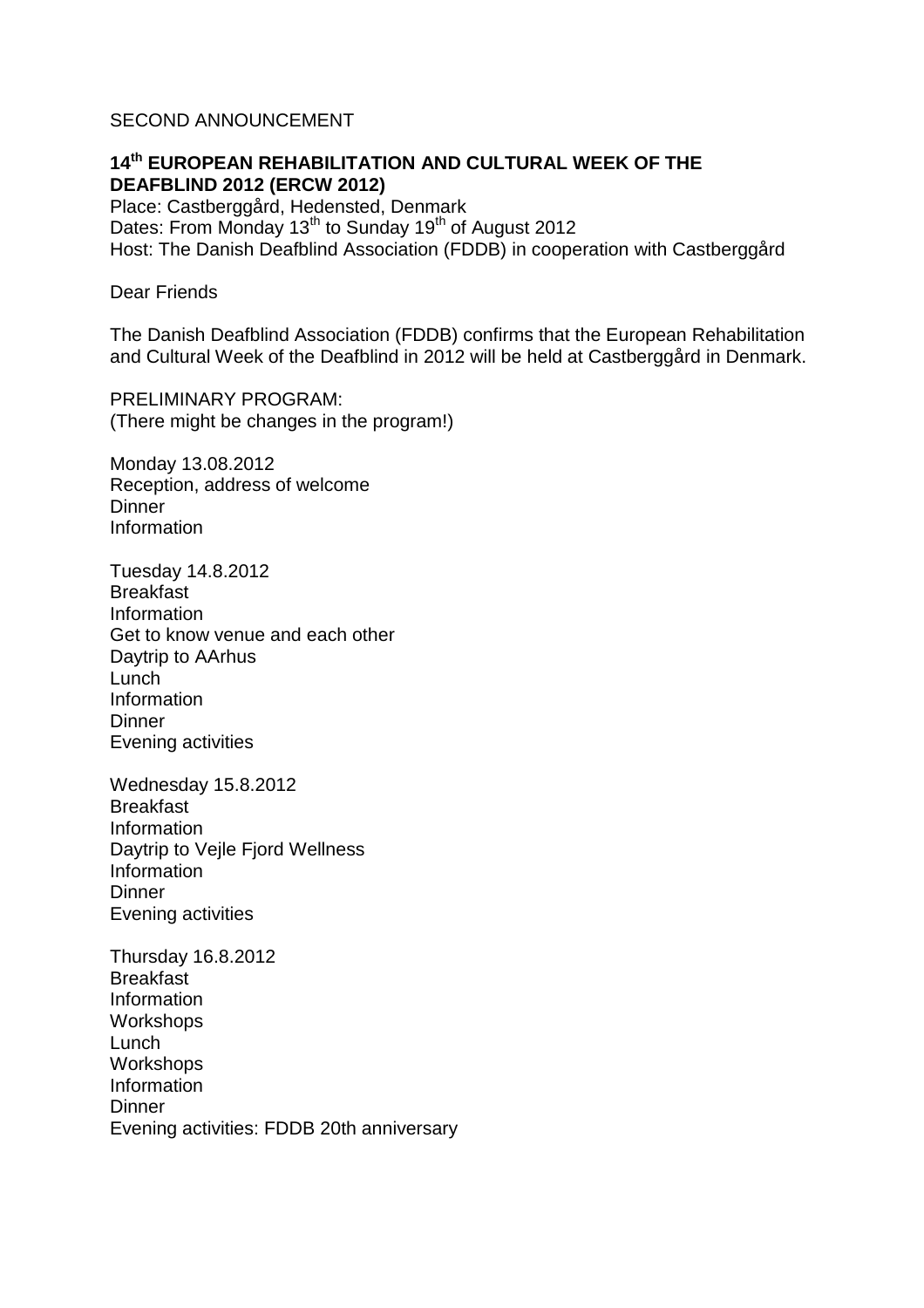Friday 17.8.2012 Breakfast Information Daytrip to North Sea area and the Island; Mandø Lunch The Island; Mandø and surrounding Information **Dinner** Evening activities

Saturday 18.8.2012 Breakfast Workshops Lunch Freetime Farewell party

Sunday 19.8.2011 **Breakfast** Goodbye!

## OFFICIAL LANGUAGE

The official language of the ERCW will be English. But if you don't understand this language you should not stay at home. There will be a range of communication methods so that all of us will be able to communicate with everyone else.

### VENUE AND ACCOMMODATION

The venue takes place at Castberggård.

Accommodation will be at Castberggård or rooms nearby. The accommodation will be mainly in double rooms (some in apartments with shared sanitary facilities) or single rooms with shared sanitary facilities.

Limited single rooms with own washroom are available. However with an extra charge.

The participation fee includes all meals (breakfast, lunch and dinner) starting with dinner on Monday the 13<sup>th</sup> of August and ending with breakfast on Sunday 19<sup>th</sup> of August. There will be shuttle transport between places of accommodation outside Castberggård.

Castberggård Østerskovvej 1, Urlev DK-8722 Hedensted [www.cbg.dk](http://www.onnela.com/) 

### LOCATION

Castberggård is situated in the serene and idyllic country side in the tiny village of Urlev near Horsens. The former vicarage is surrounded by fields of crop, woods and features a billowing stream below our well-kept park.

In the garden, the kitchen grows a range of herbs and spices that can be smelled and tasted by the visitors.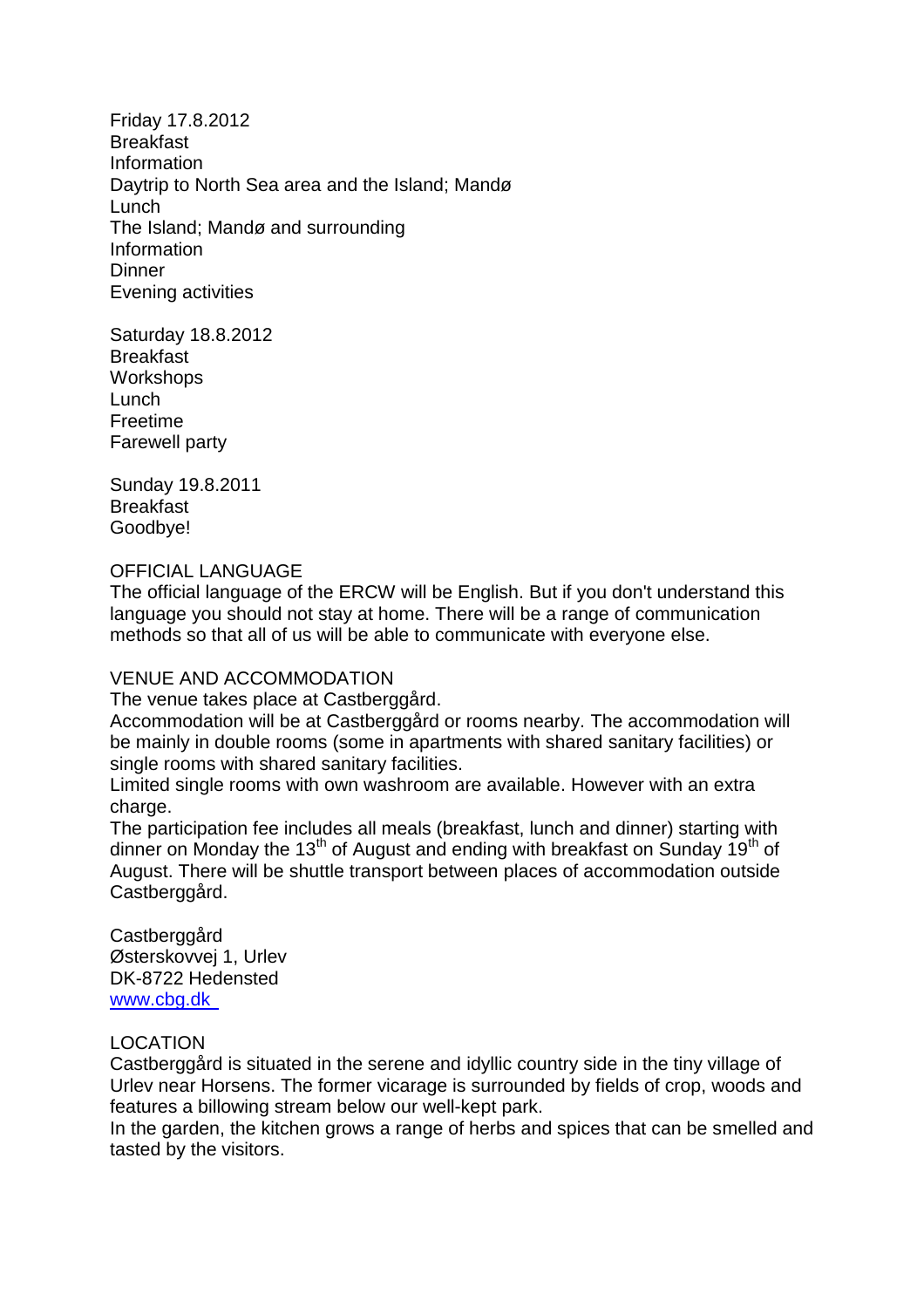# **TRANSPORT**

If you arrive in Denmark via Copenhagen Airport, train services to Vejle from the airport are frequent. Link: [www.dsb.dk/om-dsb/in-english/](http://www.dsb.dk/om-dsb/in-english/) There is a frequent bus service between Billund Airport and Vejle. Link: [http://www.bll.dk/Rejseinfo/Til\\_og\\_fra\\_lufthavnen/Lufthavnsbusser/Vejle\\_Offentlig\\_bu](http://www.bll.dk/Rejseinfo/Til_og_fra_lufthavnen/Lufthavnsbusser/Vejle_Offentlig_bus.aspx) [s.aspx](http://www.bll.dk/Rejseinfo/Til_og_fra_lufthavnen/Lufthavnsbusser/Vejle_Offentlig_bus.aspx)

Transportation between Castberggård and the train station in Vejle can be arranged by Castberggård. More information will be announced after May 2012.

### **INSURANCE**

Participants must make their own insurance arrangements for the journey and for the stay in Denmark.

### PARTICIPATION FEE

Participation fee amounts to DKK 3500 DKK (470 EUR) per person in a double room and 4500 DKK (605 EUR) per person in a single room. All meals and day trips are included.

### REGISTRATION

All persons, including interpreters, who will attend the holiday must complete the registration form and return it to us. The deadline is April  $2^{nd}$  2012.

### PAYMENT

Your registration is valid when the participation fee is fully paid. Final date for payment is April 2nd 2012. Participation fee can only be accepted in Euros. In Finland only Euros are valid. Payment is accepted via the bank transfer only. Payer has to bear any costs of bank transfers. Cheques will NOT be accepted.

METHODS OF PAYMENT

Please make payment by bank transfer to the following account:

Account Holder: Castberggård Name of Bank: DANSKE BANK IBAN: DK6730005145628204 BIC: DABADKKK

The payment must be "free of any charges for the payee", i.e. all bank charges have to be borne by the sender. Please quote the IBAN number and BIC/SWIFT Address in your instructions for Bank Transfer. Make sure to give the mention 'ERCW 2012" and participant name(s) in the bank transfer details.

### **CONFIRMATION**

A written confirmation of your registration will be sent to you after we have received your fully payment. A detailed programme for the holiday will be sent to you later.

If you know any deafblind people who might be interested in this holiday, please forward this message to them or send us their address.

It is possible to apply until April  $2^{nd}$  2012. In the event of over-booking, a waiting list will be established.